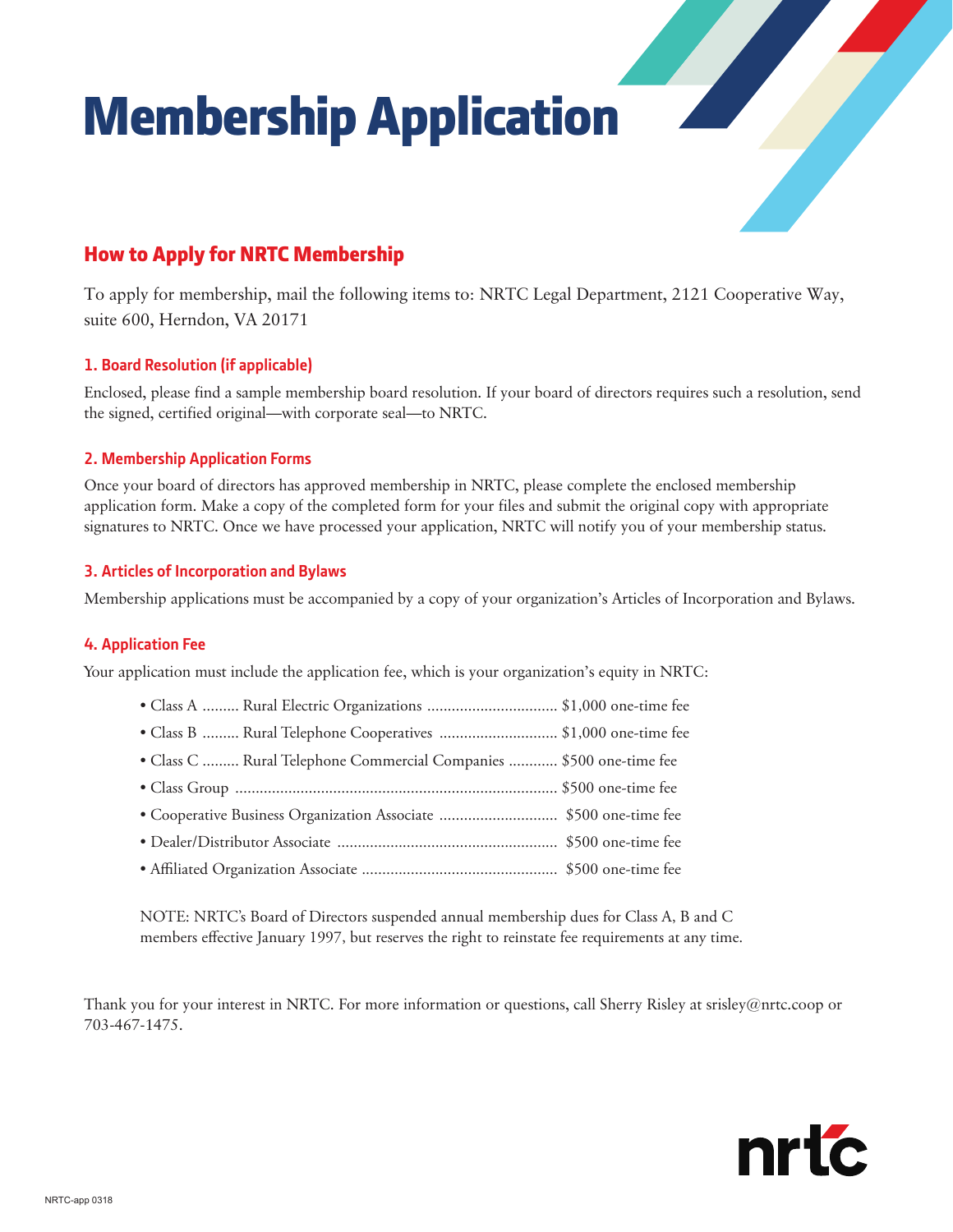# NRTC Membership

### NRTC Membership Classes and Associate Types

NRTC reserves the right to deny admission to any applicant and to rescind any previously approved associate's or affiliate's membership with NRTC on the anniversary of the applicant's membership affiliation with NRTC or at such other time for reasonable cause as the board determines at its sole discretion.

#### **Class A Membership: Rural Electric Organizations \$1,000 application fee**

A Class A member shall be both the National Rural Utilities Cooperative Finance Corporation (CFC), and the National Rural Electric Cooperative Association (NRECA), and any organization that qualifies for membership in both CFC and NRECA.

#### **Class B Membership: Rural Telephone Cooperatives \$1,000 application fee**

A Class B member shall be both the NTCA-The Rural Broadband Association and any not-for-profit cooperative telephone or mutual aid organization that qualifies for membership in NTCA.

#### **Class C Membership: Rural Telephone Commercial Companies \$500 application fee**

A Class C member shall be a locally owned and operated independent telephone company that qualifies for membership in NTCA.

#### **Class Group Membership: \$500 application fee**

Class A, Class B and Class C members, individually or in combination, may apply to NRTC to admit a Class Group member to membership. A Class Group member shall be an entity that is majority owned, operated and controlled by the applicant A, B or C member(s) in accordance with policies and guidelines established by the NRTC Board of Directors.

To qualify for Class Group membership, the prospective member must be at least 25-percent owned by the applying A, B or C member(s), as long as applicant A, B or C member(s) demonstrates effective control of the Class Group member applicant at the time of the application, to the satisfaction of the NRTC Board of Directors.

#### **Associate Membership: Other Cooperative Business Organizations \$500 application fee**

An associate can be an organization structured under general cooperative business guidelines that works for the benefit of its member owners.

#### **Associate Membership: Dealers/Distributors \$500 application fee**

An associate can be a dealer or distributor recommended to NRTC by an NRTC member. A dealer/distributor associate must be actively working with an NRTC member in the provision of equipment or services.

#### **Associate Membership: Affiliated Organizations \$500 application fee**

An associate can be an affiliated organization that has been determined by the NRTC Board of Directors to be important and useful to NRTC, its members, or NRTC areas of involvement. The Board will consider on a case-by-case basis such affiliated organization applications, which may be presented during regular meetings.

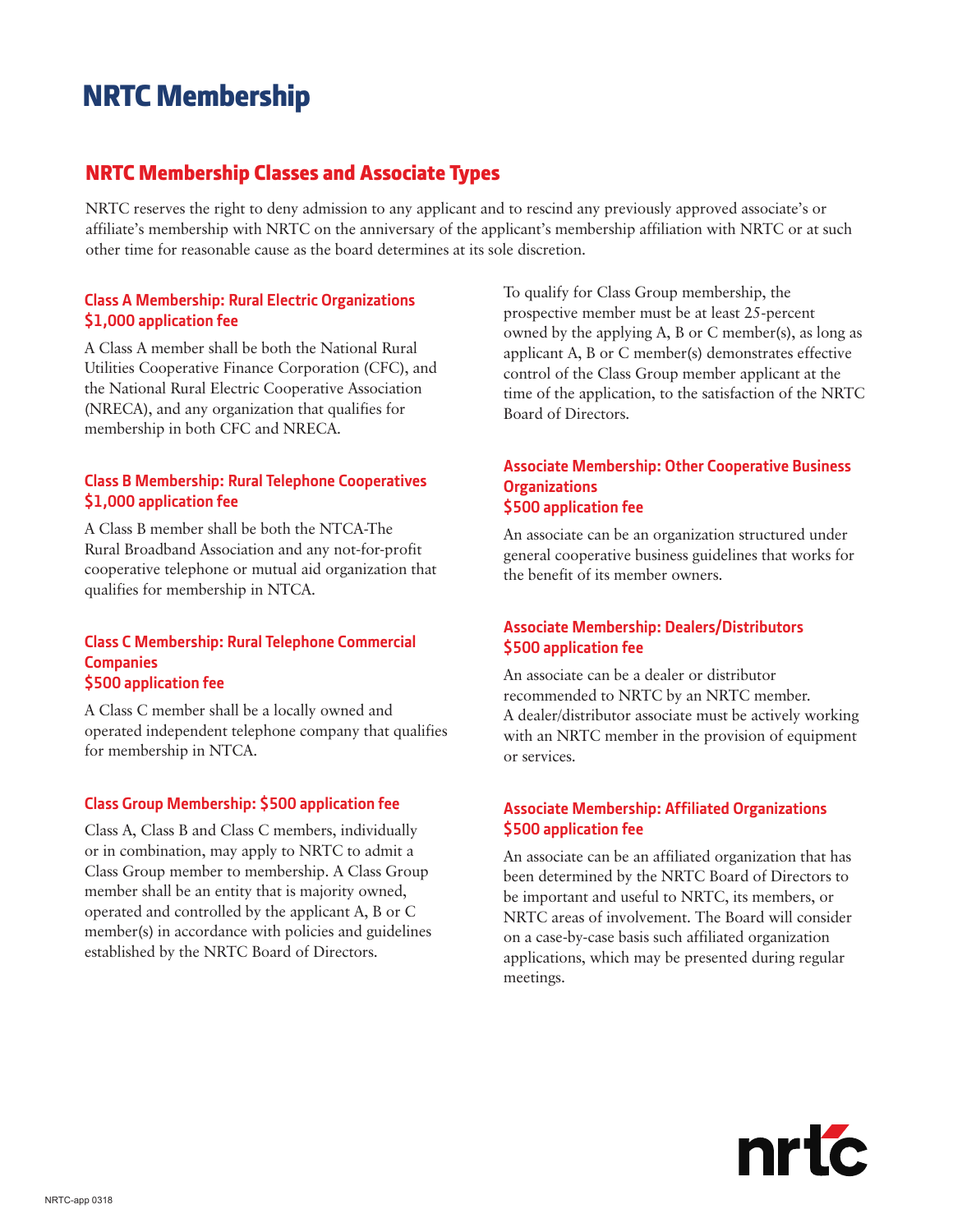# Membership Application

# Application for NRTC Membership/Affiliation

|                                                                                                                 | The undersigned ("Applicant") hereby applies to the National Rural Telecommunications Cooperative ("NRTC") for |  |  |  |  |  |
|-----------------------------------------------------------------------------------------------------------------|----------------------------------------------------------------------------------------------------------------|--|--|--|--|--|
| membership/affiliation in the category of:                                                                      | , (enter Class or Association type) and in                                                                     |  |  |  |  |  |
| accordance with the NRTC bylaws, encloses \$                                                                    | in payment of the membership application fee.                                                                  |  |  |  |  |  |
| IN WITNESS WHEREOF Applicant has caused this application to be executed by its duly authorized officer, and its |                                                                                                                |  |  |  |  |  |
| corporate seal to be affixed and attested to by its corporate secretary:                                        |                                                                                                                |  |  |  |  |  |

#### **Applicant Information:**

#### **Officer/Contact Information:**

| <b>Board Chairman or President</b> |
|------------------------------------|
|                                    |
| CEO/President/General Manager      |

#### **AGREED TO AND UNDERSTOOD BY MEMBER:**

| Board of Directors' President or Chairman (Print) |      |  |  |  |  |  |
|---------------------------------------------------|------|--|--|--|--|--|
| Title                                             |      |  |  |  |  |  |
| Signature                                         | Date |  |  |  |  |  |

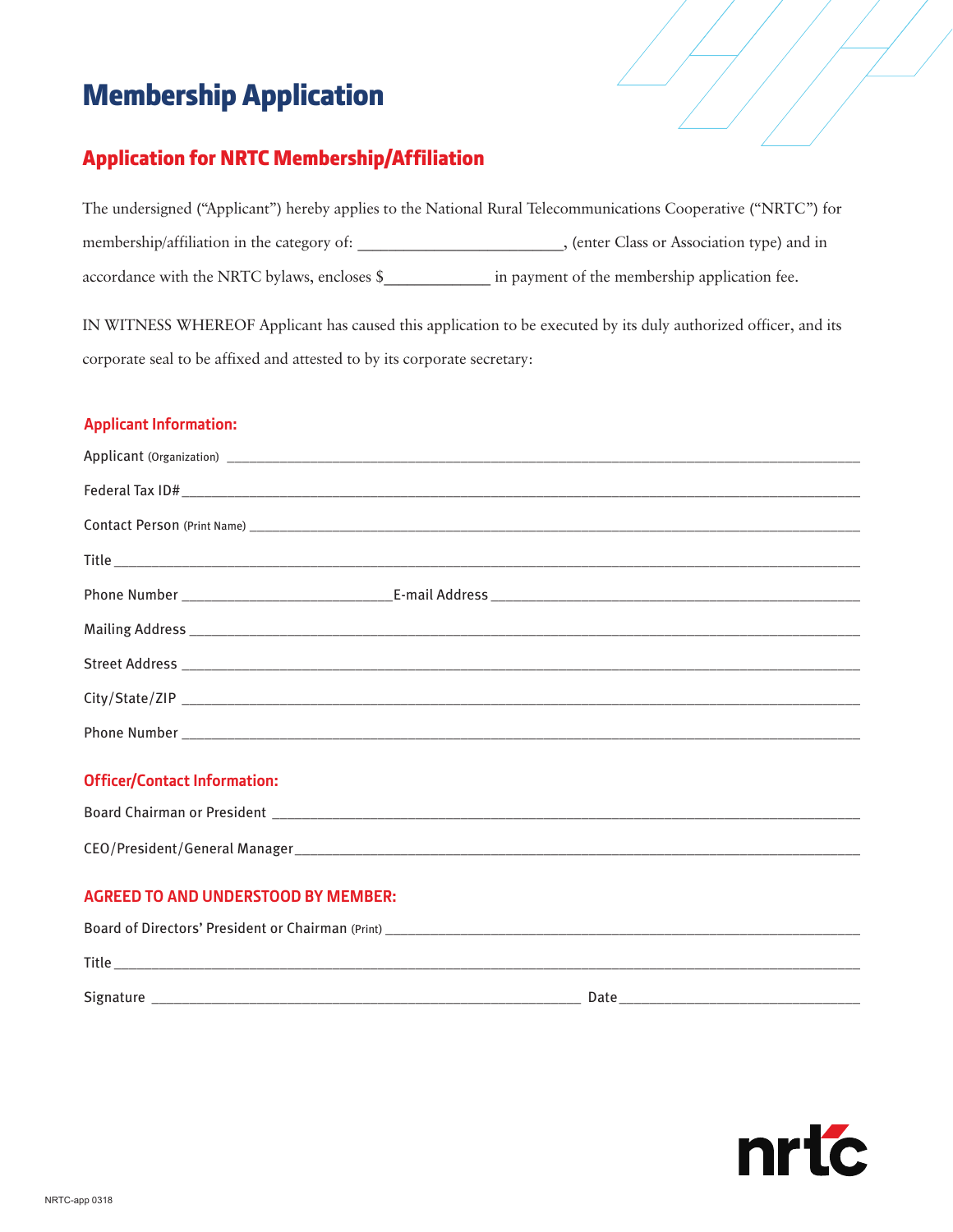## Sample Resolution Authorizing Execution of Application and Payment for Membership in the National Rural Telecommunications Cooperative

| WHEREAS, the Board of (Trustees/Directors) of                                                                        |       |                       | , of |
|----------------------------------------------------------------------------------------------------------------------|-------|-----------------------|------|
|                                                                                                                      |       | Name of System        |      |
|                                                                                                                      |       | (the "System") at its |      |
| City                                                                                                                 | State |                       |      |
| regular/a special meeting held the ___________ day of _______________, 20____, has reviewed the application          |       |                       |      |
| for membership in the National Rural Telecommunications Cooperative (NRTC); and WHEREAS, the Board                   |       |                       |      |
| of Directors has determined that it is in the best interest of the System to apply for membership and participate in |       |                       |      |
| NRTC; and                                                                                                            |       |                       |      |
| NOW, THEREFORE BE IT:                                                                                                |       |                       |      |
| RESOLVED, that the System apply for membership in NRTC as a Class ______ member and pay a membership fee of          |       |                       |      |
|                                                                                                                      |       |                       |      |
| on behalf of the System, to execute the application for membership, to transmit same to NRTC, together with payment  |       |                       |      |
| of all sums required to be paid under the terms of the membership agreement, to make such further payments, and to   |       |                       |      |
| do or cause to be done such other acts and things as any such officer or employee may deem necessary or proper to    |       |                       |      |
| effectuate the purpose of this resolution.                                                                           |       |                       |      |
|                                                                                                                      |       |                       |      |

IN WITNESS WHEREOF, I have hereunto set my hand as Secretary of said System and affixed the corporate seal this

 $\frac{1}{20}$  day of  $\frac{1}{20}$ .

Secretary

(Corporate Seal)

*\*Please note: Beginning in January 1997, the NRTC Board of Directors suspended annual dues requirements for Class A, B, and C members. Therefore, no annual dues are anticipated to be collected. However, the Board reserves the right to reinstate dues at a later date.*

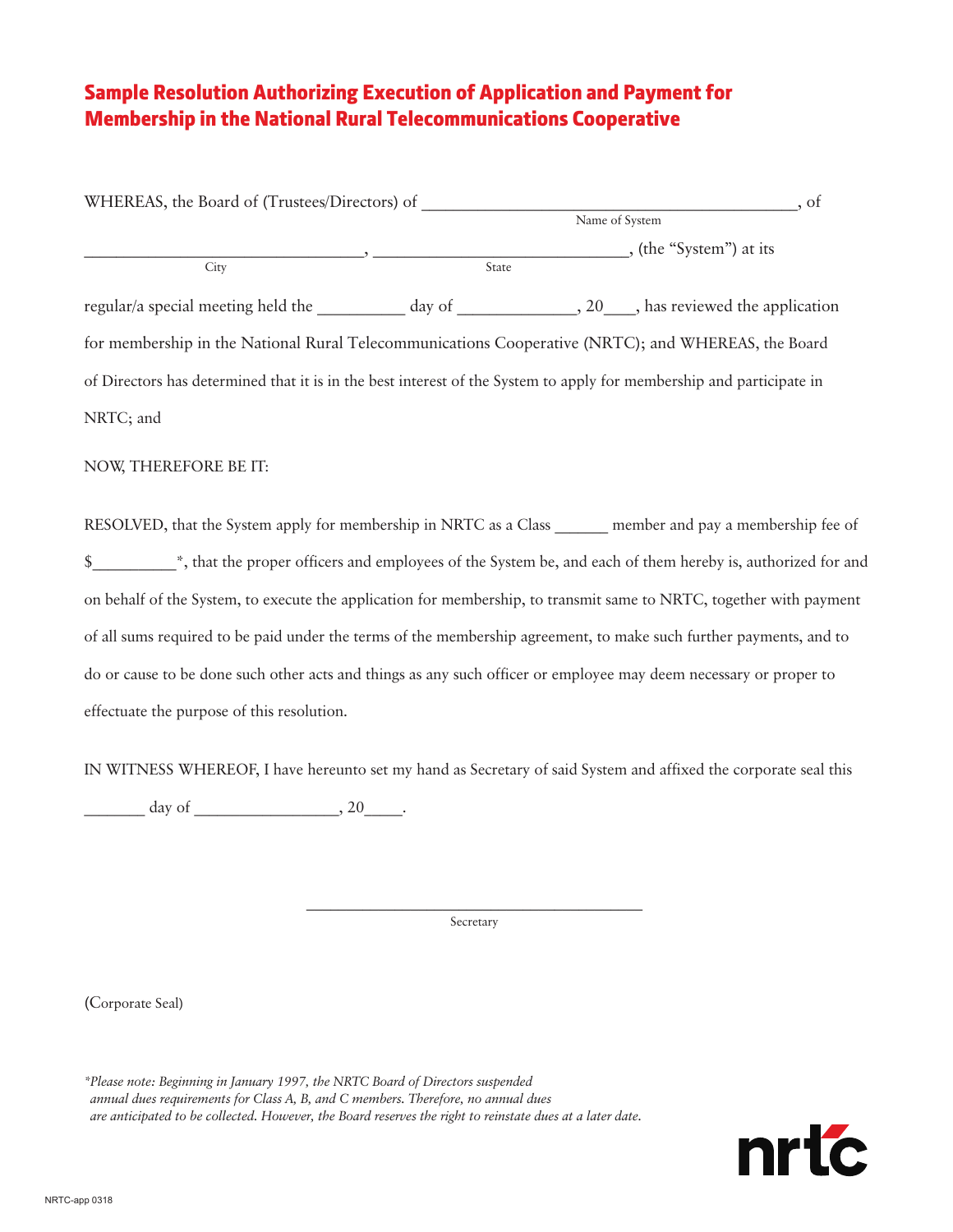# NRTC Class Group Member Supplement

(for Class Group Member Applicants Only)

Class Group applicants must complete this supplement, attach all required information, and agree to the terms and conditions therein.

| Applicant (Organization)              |
|---------------------------------------|
| Designated Class Group Delegate       |
| Relationship of Delegate to Applicant |

#### **Documentation of Relationship**

Attach copies of all corporate documents, management agreements, bylaws, etc., which evidence such relationship as it exists on the date of the application.

Class Group members exercise all membership privileges (including voting) through the Class Group delegate, which such delegate may exercise at its sole discretion.

#### **Disclosure of Interest**

Below, list all persons and/or entities having an equity or control interest in the Class Group member. List these in descending order according to equity or control interests, specifying amount and percentage of interest, attaching additional sheets as necessary. Interest/control percentages must total 100 percent.

|  |  |  | Interest $\$$ ____________ = ____________________ % |  |  |  |  |
|--|--|--|-----------------------------------------------------|--|--|--|--|
|  |  |  |                                                     |  |  |  |  |
|  |  |  |                                                     |  |  |  |  |
|  |  |  | Interest $\$$ = $\%$                                |  |  |  |  |
|  |  |  |                                                     |  |  |  |  |
|  |  |  |                                                     |  |  |  |  |
|  |  |  | Interest $\$$ ___________ = ___________________ %   |  |  |  |  |

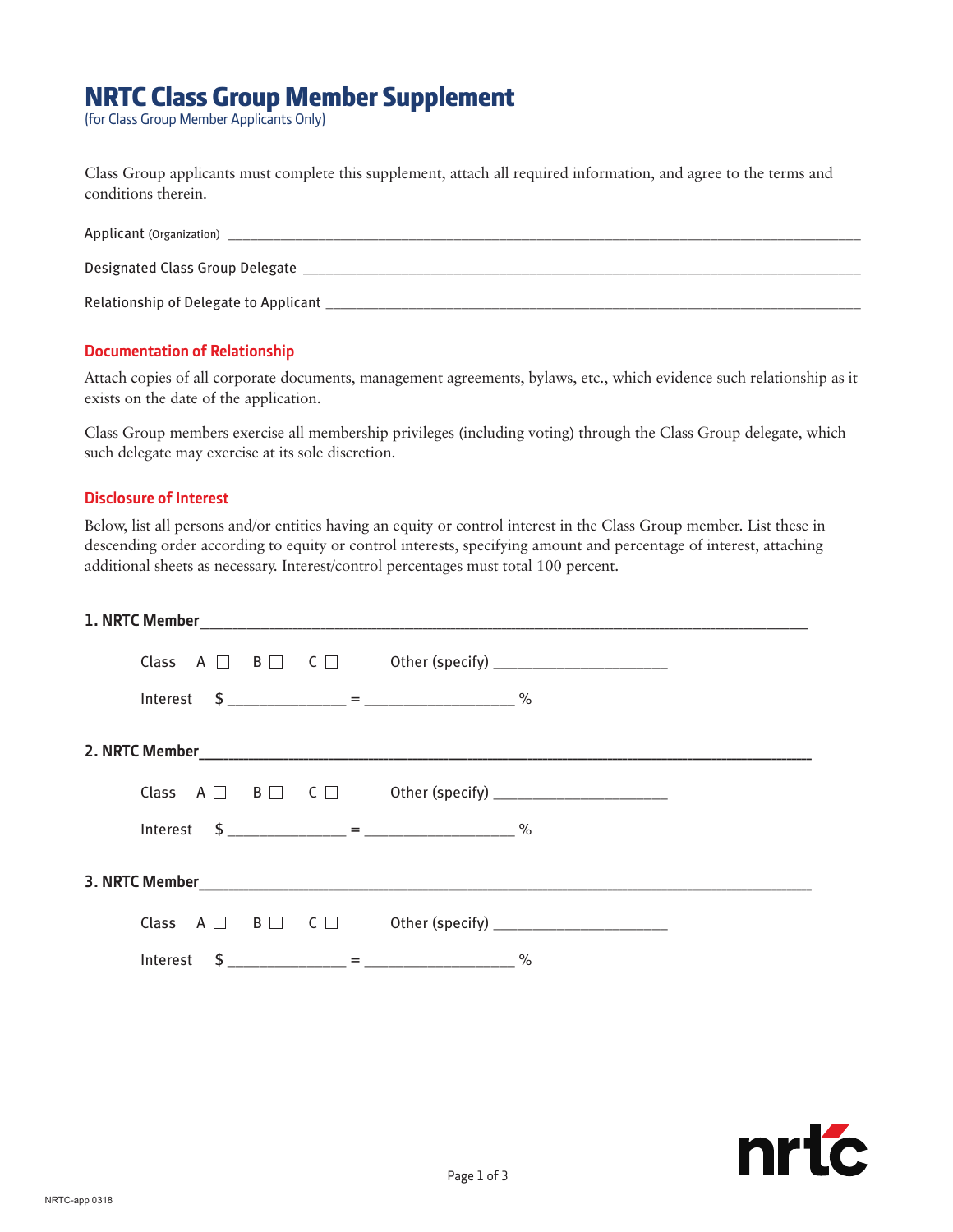|  | Interest |  |  |  | $\frac{1}{2}$ $\frac{1}{2}$ $\frac{1}{2}$ $\frac{1}{2}$ $\frac{1}{2}$ $\frac{1}{2}$ $\frac{1}{2}$ $\frac{1}{2}$ $\frac{1}{2}$ $\frac{1}{2}$ $\frac{1}{2}$ $\frac{1}{2}$ $\frac{1}{2}$ $\frac{1}{2}$ $\frac{1}{2}$ $\frac{1}{2}$ $\frac{1}{2}$ $\frac{1}{2}$ $\frac{1}{2}$ $\frac{1}{2}$ $\frac{1}{2}$ $\frac{1}{2}$ |
|--|----------|--|--|--|---------------------------------------------------------------------------------------------------------------------------------------------------------------------------------------------------------------------------------------------------------------------------------------------------------------------|

#### **Voting Designation**

If the persons or entities forming an NRTC Class Group member determine that the Class Group member should have NRTC voting rights, one of those entities must give up its NRTC voting rights. Below, please designate whether the Class Group member will have NRTC voting rights and which of the entities forming the Class Group member will relinquish its voting rights. The entity that relinquishes its rights must be either a Class A or B member of NRTC.

| Class Group Member will have NRTC Voting Rights $\Box$ |
|--------------------------------------------------------|
| Class Group Member Voting Delegate                     |
| Relationship of Delegate to Class Group Member         |
| Member Relinguishing Voting Rights                     |

As part of the approval process, NRTC reserves the right to request additional information on any person or entity having an interest in the Class Group applicant. NRTC may deny admission, at its sole discretion, on the basis of incomplete or inadequate information.